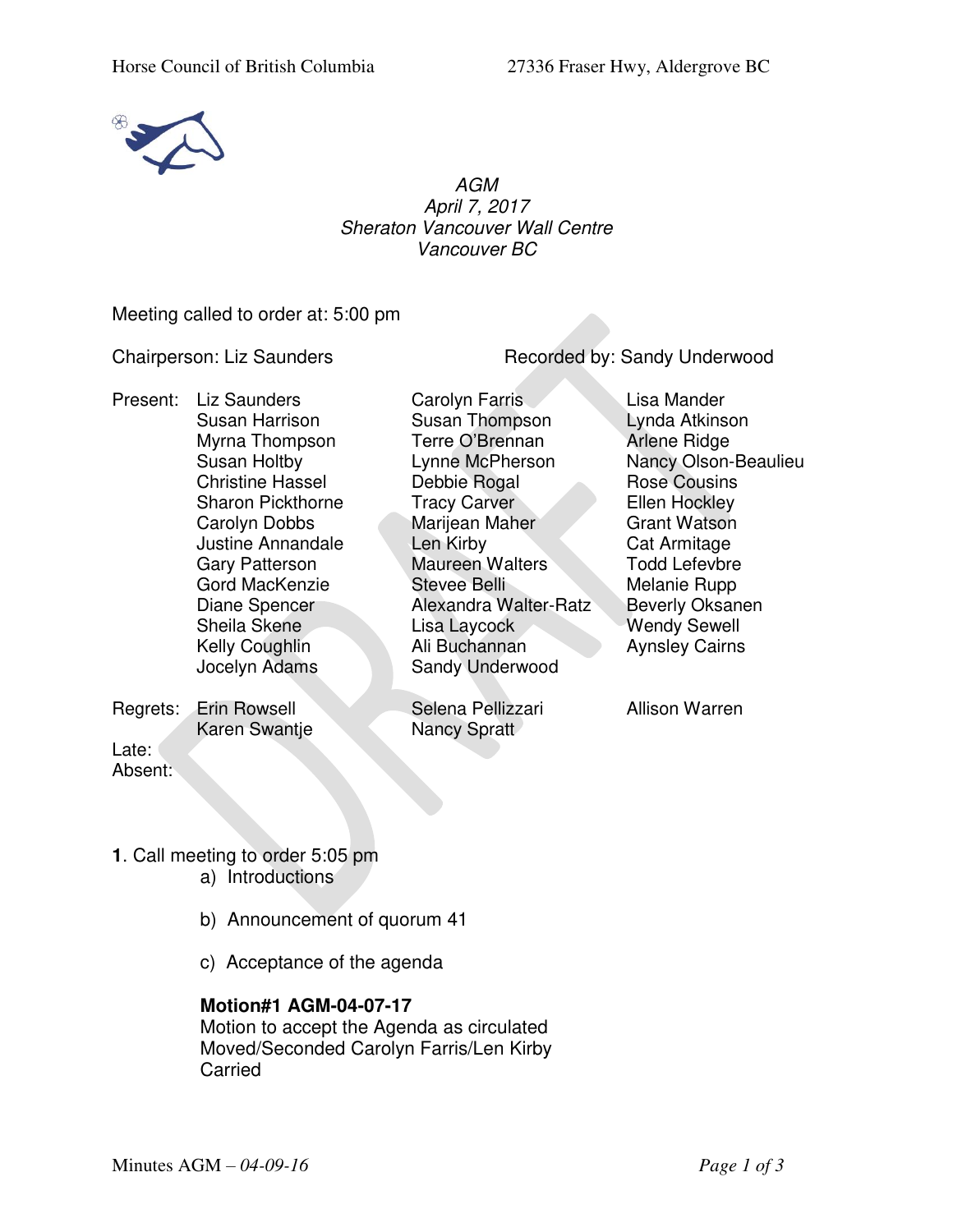

## AGM April 7, 2017 Sheraton Vancouver Wall Centre Vancouver BC

d**)** Approval of the minutes from the April 9, 2016 AGM

## **Motion #2 AGM 04-07-17**

Motion to accept minutes from the April 9, 2016 AGM Moved/Seconded Debbie Rogal/Carolyn Dobbs **Carried** 

## **2. Treasurer's Report**

a) Report on audited Financial Statements

The 2016 Audited Financial Statements have been received by members in the meeting reminder, at the meeting they are also in contained in the Annual Report. Carolyn Farris introduced Auditors, Scott and Sam Webster of Webster and Associates were introduced. Previously Scott has operated as a sole practitioner but when Sam joined the firm it became a partnership. The partner that takes the lead on the audit changes every three years. Sam has been the lead for 2015 and now 2016 and will lead again in 2017 with Scott taking over again in 2018.

Scott and Sam Webster were very pleased to announce the HCBC audit clean and fairly presented with no management items or additional safeguards needed.

b) Appointment of auditor

## **Motion #3 AGM 04-09-16**

Move that Webster and Associates be appointed as Auditors for 2017 Moved/Seconded Sharon Pickthorne/Carolyn Farris **Carried** 

3**.** 2016 Year in review

A year in review slide show was presented to the members

4. Questions from members

A discussion was held on BC Heritage and the ongoing plan for an alternative or replacement program.

5. Date and Time of next meeting: 2018 TBA

A discussion is being held on the possibility of holding the next Spring AGM in conjunction with the education summit, location likely to be in the Kamloops or Kelowna area.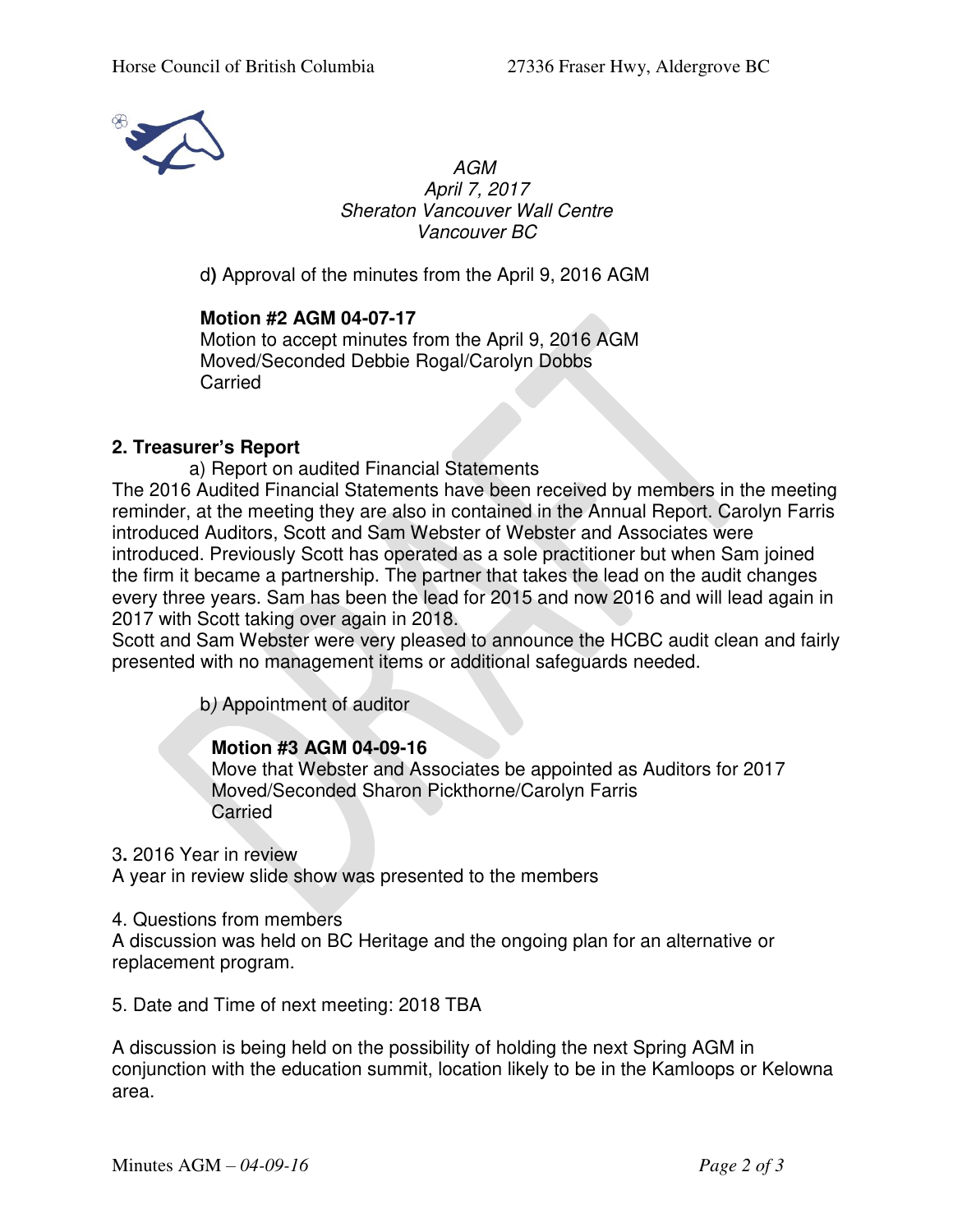6. Adjournment 5:41 pm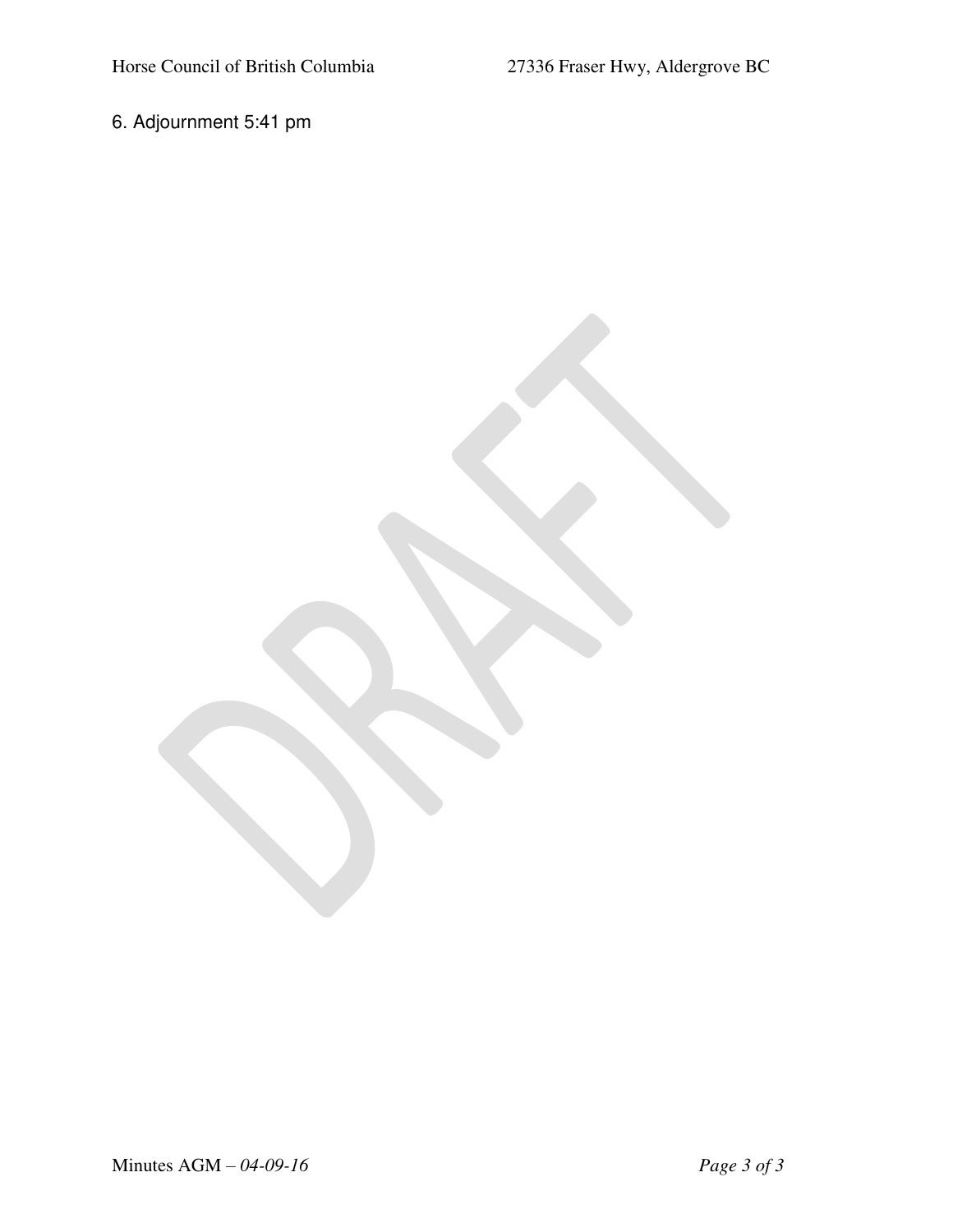## **Financial Statements**

Year Ended December 31, 2016

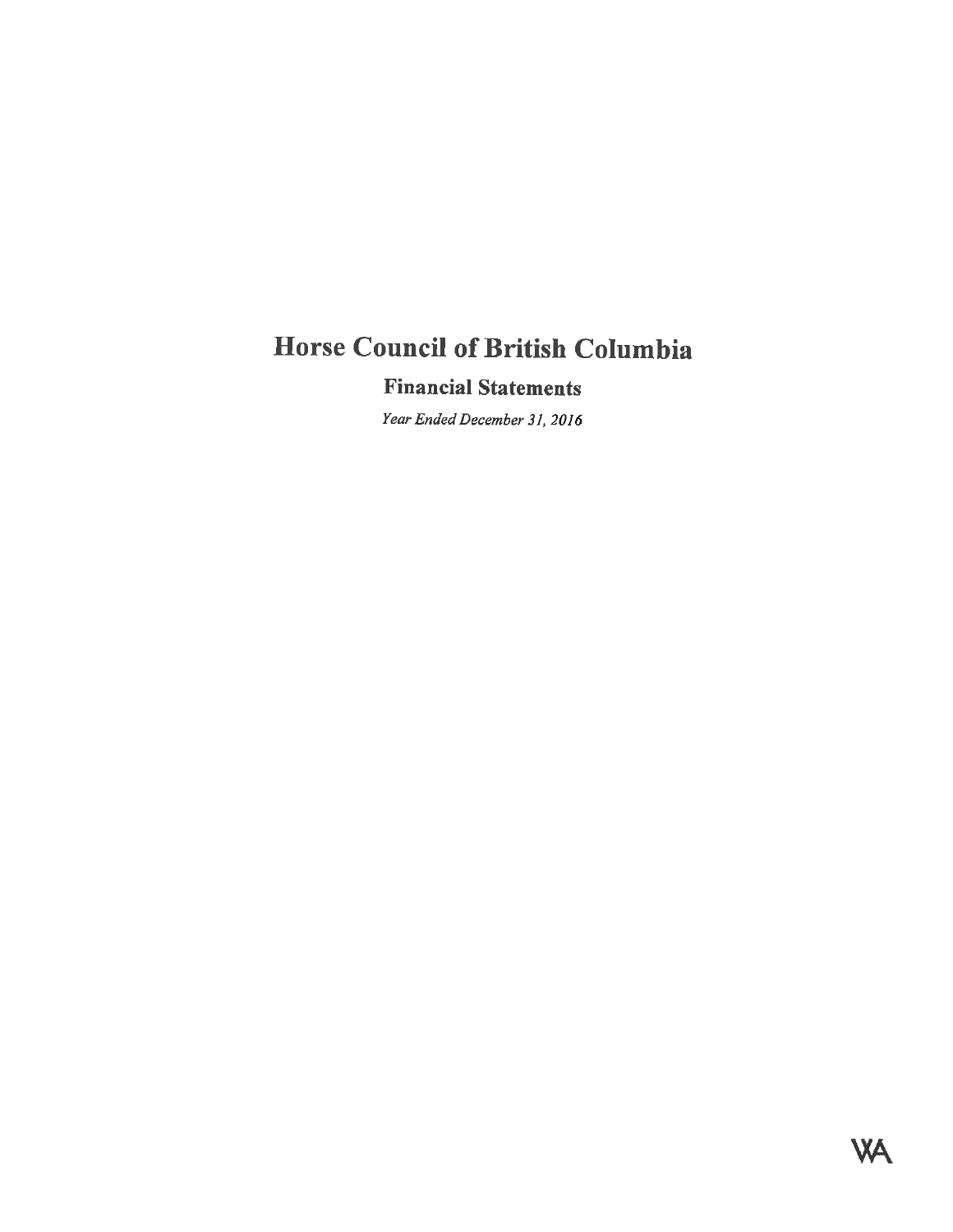## **Index to Financial Statements**

Year Ended December 31, 2016

|                                                       | Page             |
|-------------------------------------------------------|------------------|
| <b>INDEPENDENT AUDITOR'S REPORT</b>                   | $1 - 2$          |
| <b>FINANCIAL STATEMENTS</b>                           |                  |
| <b>Statement of Financial Position</b>                | 3                |
| <b>Statement of Operations</b>                        | $\boldsymbol{4}$ |
| Statement of Changes in Net Assets                    | 5                |
| <b>Statement of Cash Flows</b>                        | 6                |
| Notes to Financial Statements                         | $7 - 11$         |
| Schedule of General Revenue and Expenses (Schedule 1) | 12 <sup>2</sup>  |
| Schedule of Reallocated Expenses (Schedule 2)         | 13               |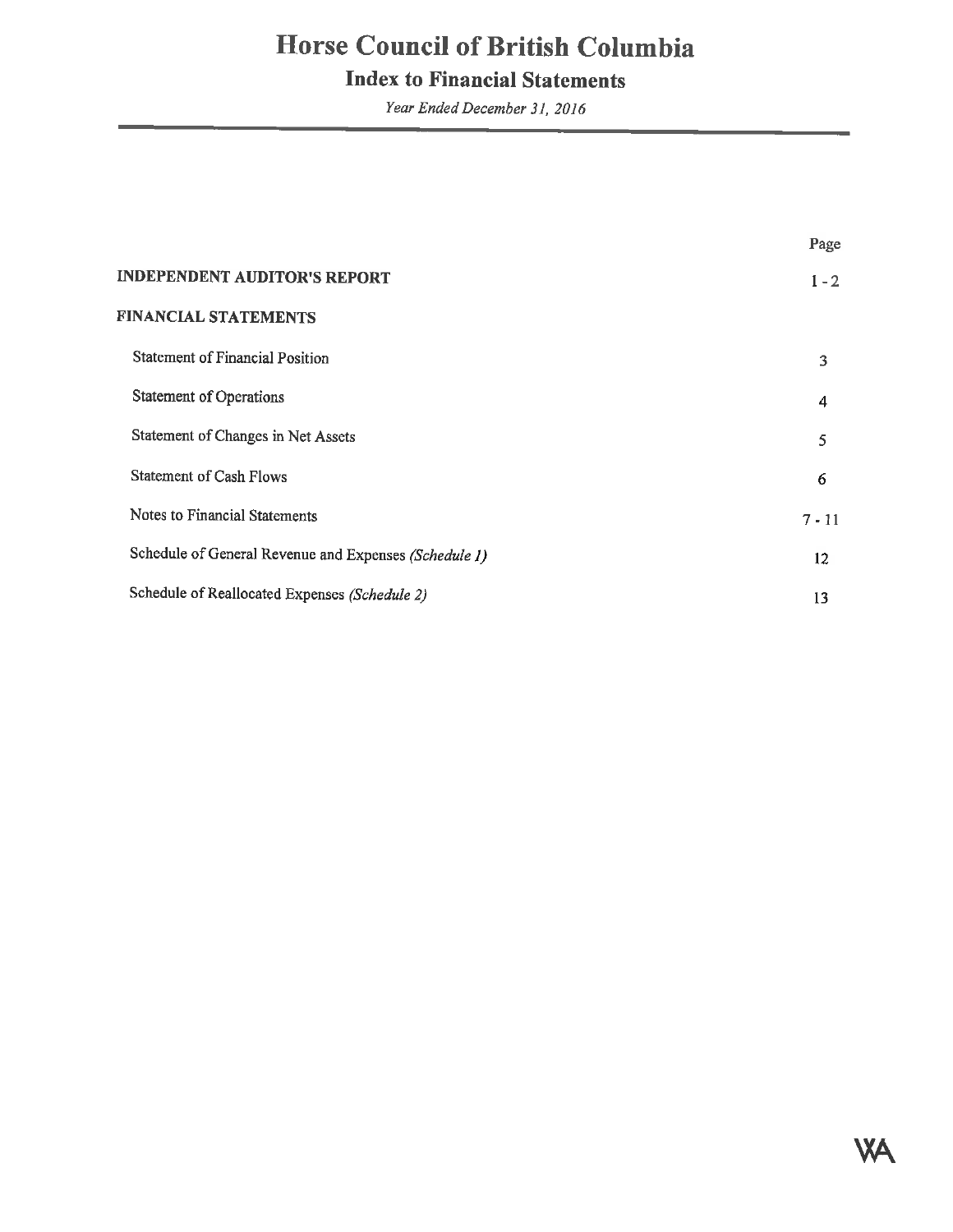



Chartered Professional Accountants

300 - 2955 Gladwin Road, Abbotsford, B.C. V2T 5T4 Tel & Fax: (604) 853-6122 Toll Free: (844) 345-1898

## **INDEPENDENT AUDITOR'S REPORT**

### To the Members of Horse Council of British Columbia

We have audited the accompanying financial statements of Horse Council of British Columbia, which comprise the statement of financial position as at December 31, 2016 and the statements of operations, changes in net assets and cash flows for the year then ended, and a summary of significant accounting policies and other explanatory information.

### Management's Responsibility for the Financial Statements

Management is responsible for the preparation and fair presentation of these financial statements in accordance with Canadian accounting standards for not-for-profit organizations, and for such internal control as management determines is necessary to enable the preparation of financial statements that are free from material misstatement, whether due to fraud or error.

### **Auditor's Responsibility**

Our responsibility is to express an opinion on these financial statements based on our audit. We conducted our audit in accordance with Canadian generally accepted auditing standards. Those standards require that we comply with ethical requirements and plan and perform the audit to obtain reasonable assurance about whether the financial statements are free from material misstatement.

An audit involves performing procedures to obtain audit evidence about the amounts and disclosures in the financial statements. The procedures selected depend on the auditor's judgment, including the assessment of the risks of material misstatement of the financial statements, whether due to fraud or error. In making those risk assessments, the auditor considers internal control relevant to the entity's preparation and fair presentation of the financial statements in order to design audit procedures that are appropriate in the circumstances, but not for the purpose of expressing an opinion on the effectiveness of the entity's internal control. An audit also includes evaluating the appropriateness of accounting policies used and the reasonableness of accounting estimates made by management, as well as evaluating the overall presentation of the financial statements.

We believe that the audit evidence we have obtained is sufficient and appropriate to provide a basis for our audit opinion.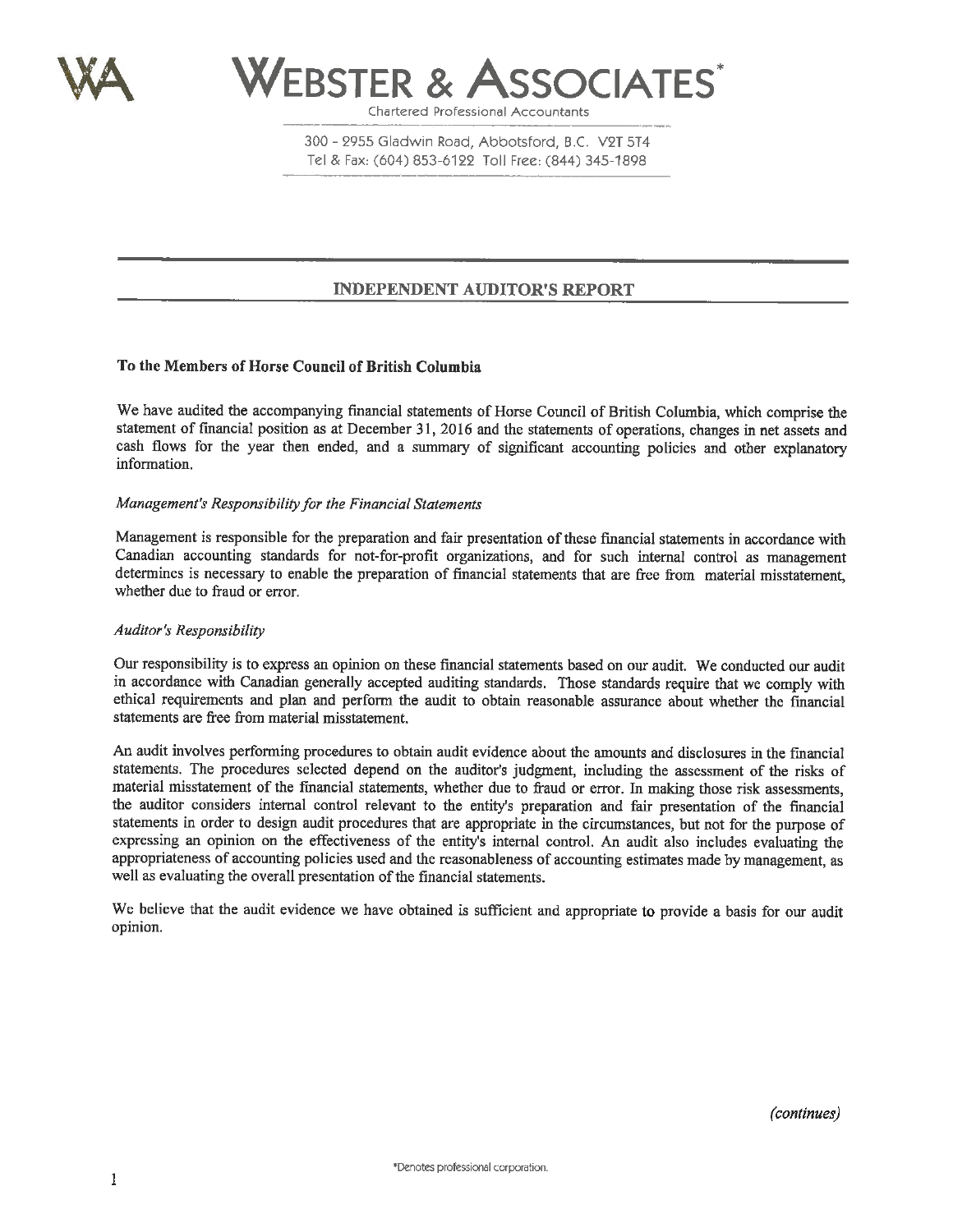Independent Auditor's Report to the Members of Horse Council of British Columbia (continued)

## Opinion

In our opinion, the financial statements present fairly, in all material respects, the financial position of Horse Council of British Columbia as at December 31, 2016 and the results of its operations and its cash flows for the year then ended in accordance with Canadian accounting standards for not-for-profit organizations. As required by the Society Act, British Columbia, we report that, in our opinion, these principles have been applied on a basis consistent with that of the preceding year.

Webson & grociates

Abbotsford, British Columbia March 8, 2017

CHARTERED PROFESSIONAL ACCOUNTANTS

**VXA**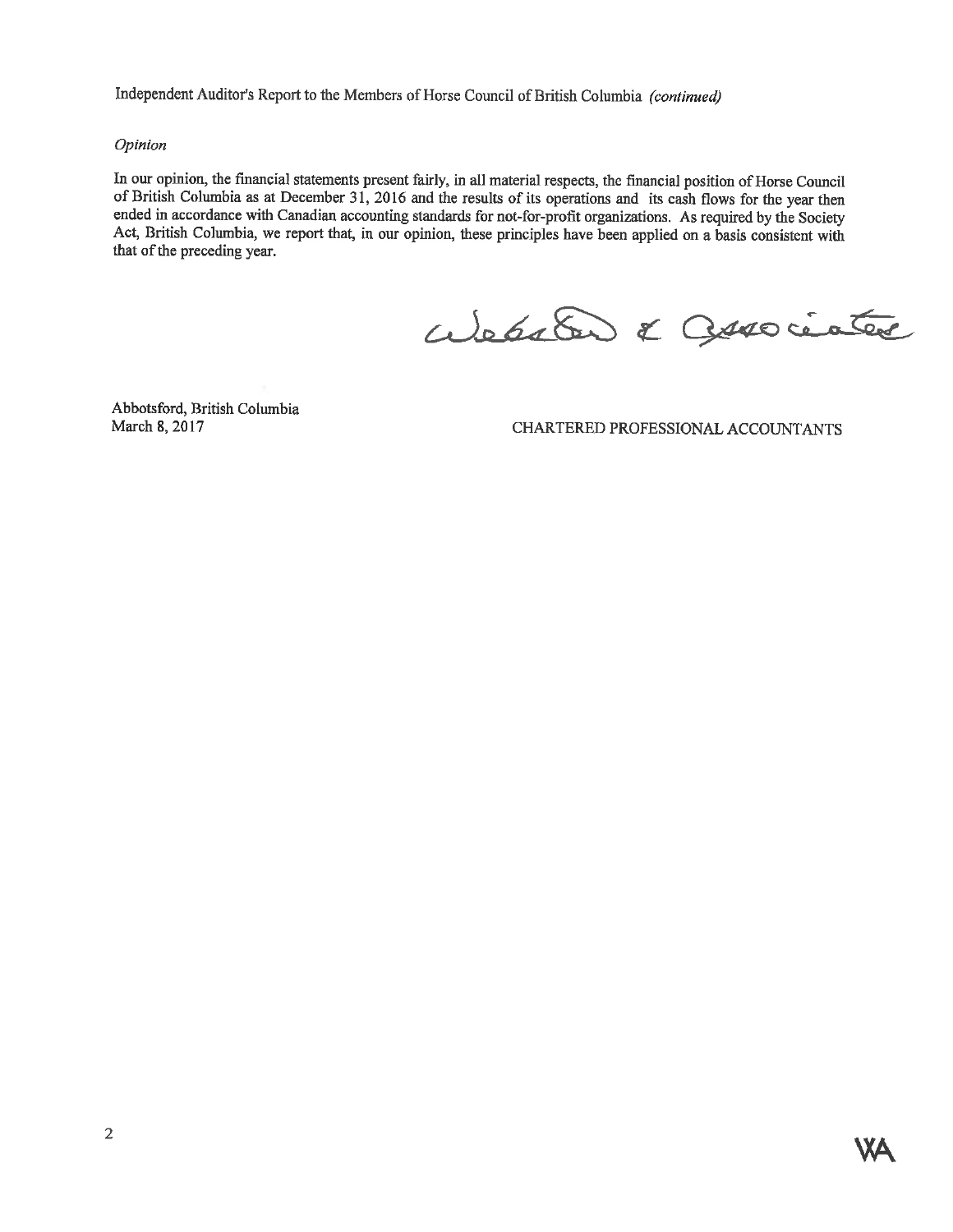## **Statement of Financial Position**

December 31, 2016

|                                                                                                                                                                                                                     |              | 2016                                             | 2015                                                  |
|---------------------------------------------------------------------------------------------------------------------------------------------------------------------------------------------------------------------|--------------|--------------------------------------------------|-------------------------------------------------------|
| <b>Assets</b>                                                                                                                                                                                                       |              |                                                  |                                                       |
| <b>Current</b>                                                                                                                                                                                                      |              |                                                  |                                                       |
| Cash<br>Term deposits (Note 3)<br>Accounts receivable (Note 4)                                                                                                                                                      | $\mathbb{S}$ | 419,655<br>308,832<br>200                        | \$<br>359,833<br>455,101<br>770                       |
| Inventory<br>Prepaid expenses                                                                                                                                                                                       |              | 25,346<br>14,354                                 | 30,450<br>3,518                                       |
|                                                                                                                                                                                                                     |              | 768,387                                          | 849,672                                               |
| Tangible capital assets (Note 5)                                                                                                                                                                                    |              | 1,425,612                                        | 1,457,044                                             |
|                                                                                                                                                                                                                     | S            | 2,193,999                                        | \$<br>2,306,716                                       |
| <b>Liabilities</b>                                                                                                                                                                                                  |              |                                                  |                                                       |
| <b>Current</b>                                                                                                                                                                                                      |              |                                                  |                                                       |
| Accounts payable and accrued liabilities (Note 6)<br>Goods and services tax payable<br>Zone liability (Note 7)<br>Deferred revenue and restricted amounts (Note $8$ )<br>Current portion of long term debt (Note 9) | \$           | 113,073<br>14,643<br>16,601<br>414,042<br>37,474 | \$<br>139,946<br>9,907<br>16,143<br>413,370<br>31,377 |
|                                                                                                                                                                                                                     |              | 595,833                                          | 610,743                                               |
| Long term debt (Note 9)                                                                                                                                                                                             |              | 259,528                                          | 413,024                                               |
|                                                                                                                                                                                                                     |              | 855,361                                          | 1,023,767                                             |
| <b>Net Assets</b>                                                                                                                                                                                                   |              |                                                  |                                                       |
| Unrestricted<br>Equity in capital assets                                                                                                                                                                            |              | 210,028<br>1,128,610                             | 270,306<br>1,012,643                                  |
|                                                                                                                                                                                                                     |              | 1,338,638                                        | 1,282,949                                             |
|                                                                                                                                                                                                                     | S            | 2,193,999                                        | \$<br>2,306,716                                       |

Commitments (Note 10)

On behalf of the Board Director  $\overline{\phantom{a}}$ k. Director

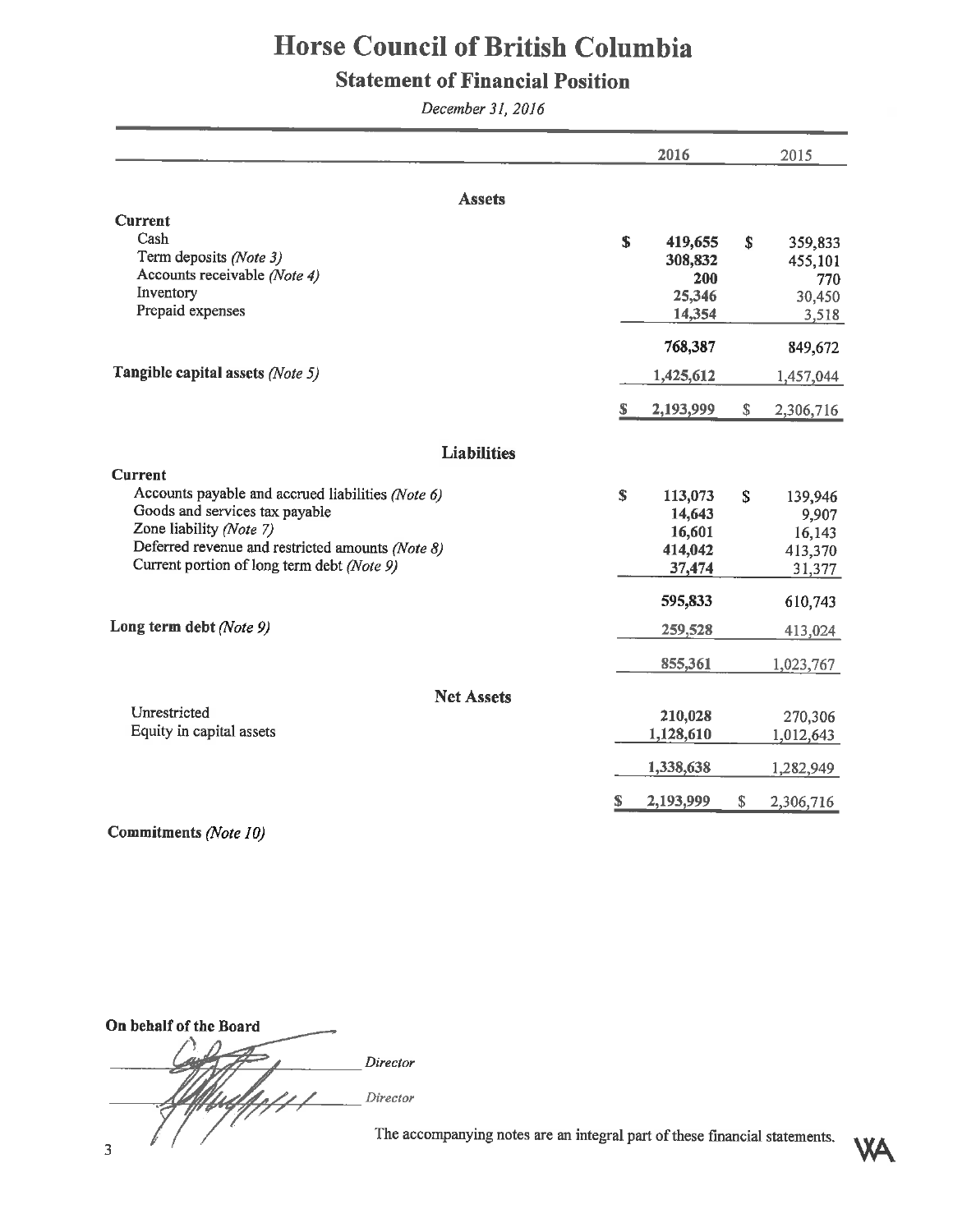## **Statement of Operations**

Year Ended December 31, 2016

|                                        | <b>Budget</b><br>(Unaudited)<br>2016 |    | 2016      | 2015          |
|----------------------------------------|--------------------------------------|----|-----------|---------------|
| Revenue                                |                                      |    |           |               |
| <b>Building</b>                        | $\mathcal S$<br>56,698               | S  | 56,698    | \$<br>56,459  |
| Coaching                               | 26,000                               |    | 14,430    | 17,217        |
| Competition                            | 78,000                               |    | 27,889    | 60,978        |
| General(Schedule 1)                    | 1,679,478                            |    | 1,496,830 | 1,571,201     |
| Industry                               | 12,500                               |    | 1,455     | 22,097        |
| Marketing                              | 20,000                               |    | 7,286     | 11,400        |
| Recreation                             | 7,000                                |    | 5,183     | 3,305         |
| <b>Sales</b>                           | 34,500                               |    | 34,650    | 38,278        |
|                                        | 1,914,176                            |    | 1,644,421 | 1,780,935     |
| <b>Expenses</b>                        |                                      |    |           |               |
| Administration                         | 189,900                              |    | 221,289   | 262,784       |
| Board of directors                     | 42,750                               |    | 31,366    | 28,942        |
| Building operating                     | 97,990                               |    | 62,743    | 66,401        |
| Coaching                               | 41,500                               |    | 11,348    | 24,703        |
| Competition                            | 91,500                               |    | 40,458    | 54,563        |
| Cost of sales                          | 23,000                               |    | 27,538    | 16,827        |
| General(Schedule 1)                    | 597,323                              |    | 454,626   | 479,162       |
| Industry                               | 57,500                               |    | 20,553    | 44,043        |
| Marketing                              | 75,250                               |    | 90,014    | 66,834        |
| Recreation                             | 69,000                               |    | 44,905    | 58,366        |
| Staff costs                            | 623,821                              |    | 583,892   | 545,335       |
|                                        | 1,909,534                            |    | 1,588,732 | 1,647,960     |
| <b>Excess of revenue over expenses</b> | \$<br>4,642                          | \$ | 55,689    | \$<br>132,975 |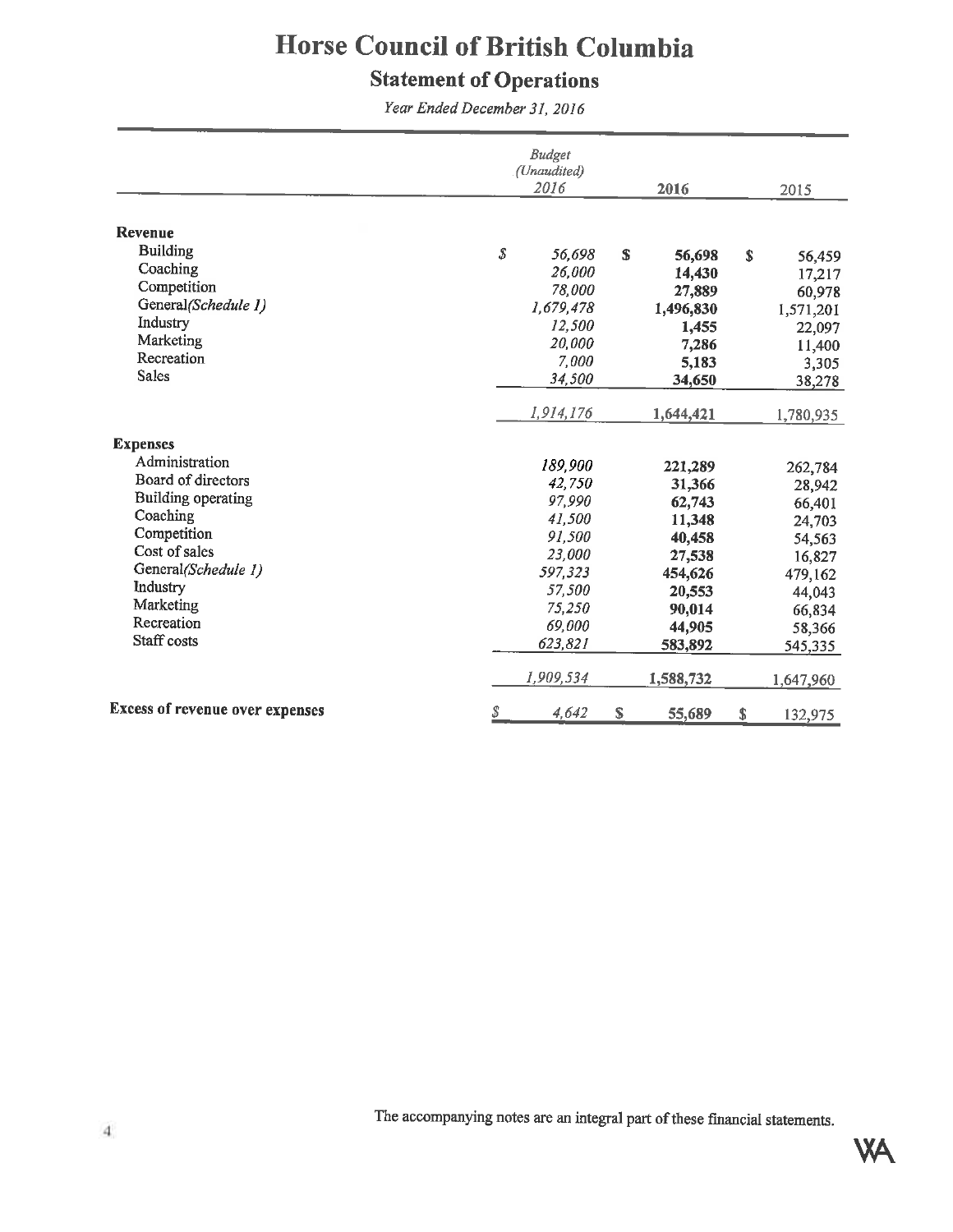## **Statement of Changes in Net Assets**

Year Ended December 31, 2016

|                                     |   | <b>Unrestricted</b> | <b>Equity in</b><br><b>Capital Assets</b> |   | 2016      |   | 2015                     |
|-------------------------------------|---|---------------------|-------------------------------------------|---|-----------|---|--------------------------|
| Net assets, beginning of year       | S | 270,306 \$          | 1,012,643                                 | S | 1,282,949 | S | 1,149,974                |
| Excess of revenue over expenses     |   | 98,248              | (42, 559)                                 |   | 55,689    |   | 132,975                  |
| Purchase of tangible capital assets |   | (11, 127)           | 11,127                                    |   | $\sim$    |   | r i                      |
| Repayment of long term debt         |   | (147, 399)          | 147,399                                   |   | Yal       |   | $\overline{\phantom{a}}$ |
| Net assets, end of year             | S | 210,028<br>-5       | 1,128,610                                 | S | 1,338,638 | S | 1,282,949                |

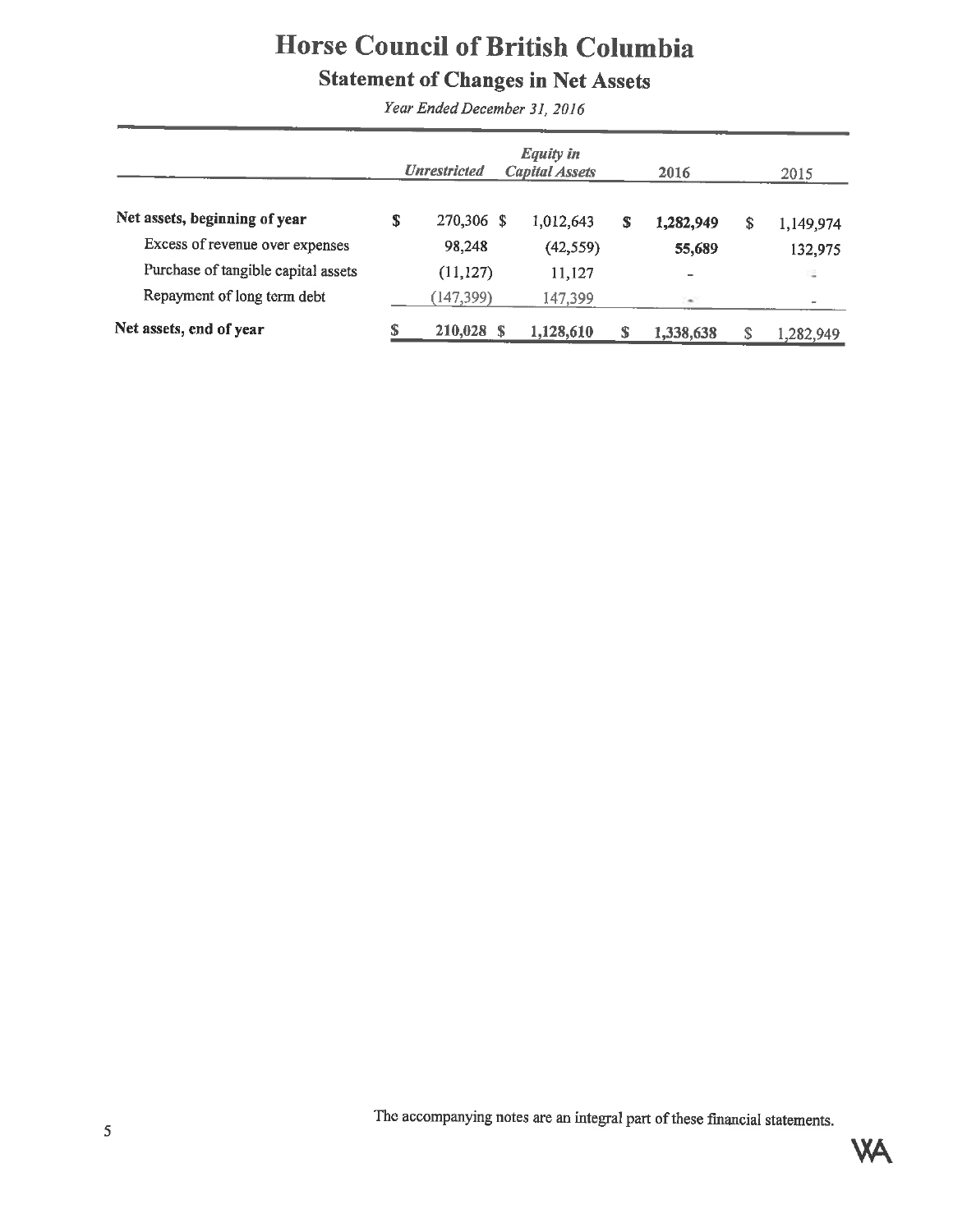## **Statement of Cash Flows**

Year Ended December 31, 2016

|                                                                  |    | 2016       | 2015          |
|------------------------------------------------------------------|----|------------|---------------|
| <b>Operating activities</b>                                      |    |            |               |
| Excess of revenue over expenses                                  | S  | 55,689     | \$<br>132,975 |
| Item not affecting cash:                                         |    |            |               |
| Amortization of tangible capital assets                          |    | 42,559     | 42,306        |
|                                                                  |    | 98,248     | 175,281       |
| Changes in non-cash working capital:                             |    |            |               |
| Accounts receivable                                              |    | 570        | 2,475         |
| Inventory                                                        |    | 5,104      | (8,770)       |
| Prepaid expenses                                                 |    | (10, 836)  | 4,539         |
| Accounts payable and accrued liabilities                         |    | (26, 873)  | 10,795        |
| Goods and services tax payable                                   |    | 4,736      | (3,074)       |
| Zone liability                                                   |    | 458        | (22, 147)     |
| Deferred revenue and restricted amounts                          |    | 672        | 170           |
|                                                                  |    | (26, 169)  | (16, 012)     |
| Cash flow from operating activities                              |    | 72,079     | 159,269       |
| <b>Investing activity</b><br>Purchase of tangible capital assets |    | (11, 127)  | (75, 257)     |
| Cash flow used by investing activity                             |    | (11, 127)  | (75, 257)     |
| <b>Financing activity</b><br>Repayment of long term debt         |    | (147, 399) | (49, 497)     |
|                                                                  |    |            |               |
| Increase (decrease) in cash flow                                 |    | (86, 447)  | 34,515        |
| Cash and cash equivalents, beginning of year                     |    | 814,934    | 780,419       |
| Cash and cash equivalents, end of year                           | S  | 728,487    | \$<br>814,934 |
| Cash and cash equivalents consists of:                           |    |            |               |
| Cash                                                             | \$ | 419,655    | \$<br>359,833 |
| Term deposits                                                    |    | 308,832    | 455,101       |
|                                                                  | \$ | 728,487    | \$<br>814,934 |

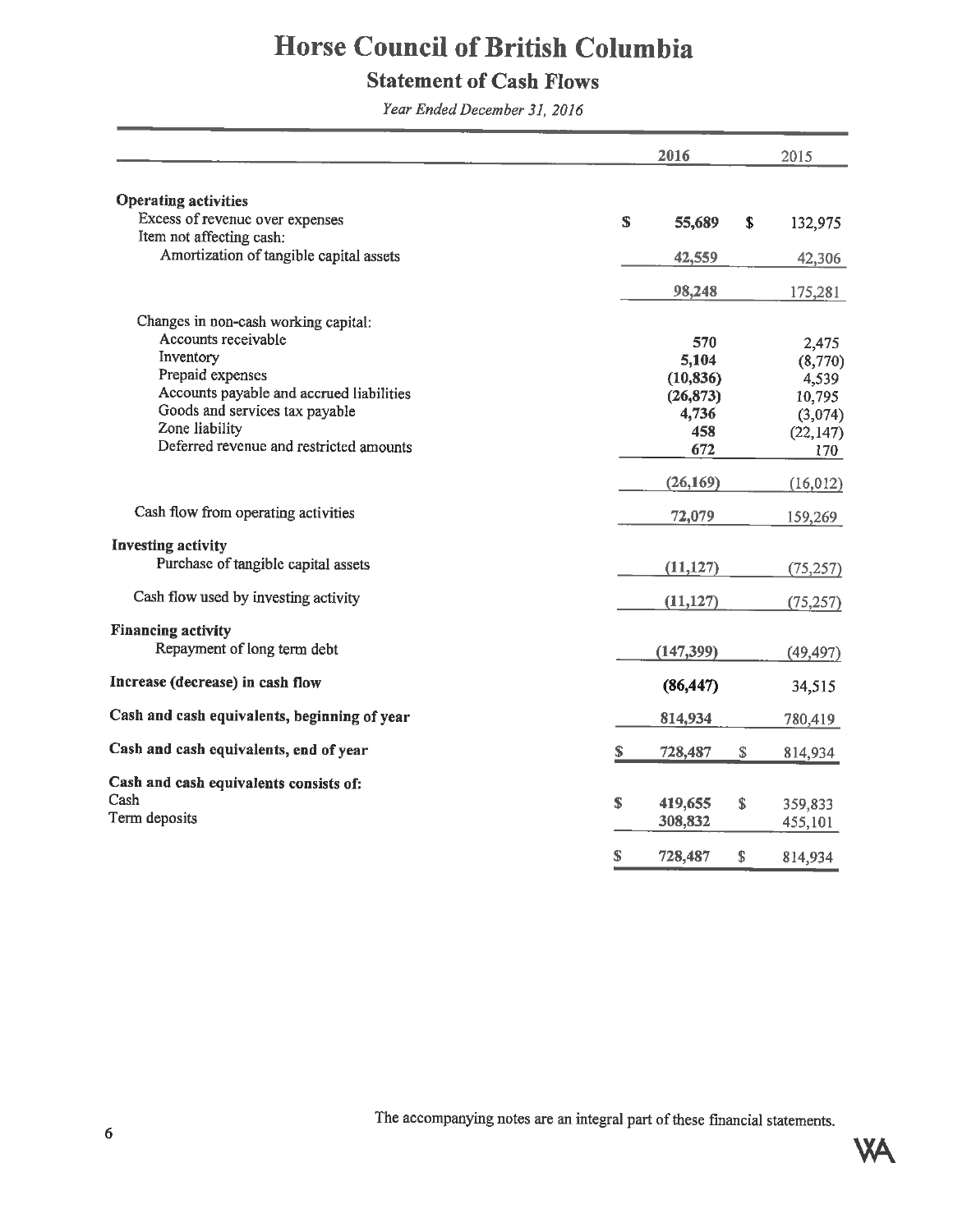## **Notes to Financial Statements**

Year Ended December 31, 2016

#### $1.$ **Description of operations**

The Society provides programs and financial support to various equestrian groups, societies in the province of British Columbia and its members. The Society is incorporated under the Society Act of British Columbia. The Society is exempt from income taxes under paragraph 149(1) of the Income Tax Act, Canada.

#### $2.$ Summary of significant accounting policies

### **Basis of presentation**

The financial statements were prepared in accordance with Canadian accounting standards for not-for-profit organizations (ASNFPO).

The Society records its revenue and expenses on a functional basis. Accordingly, expenses are allocated to various reporting categories based on logical functional relationships. Because of this allocation, the Society has prepared an additional schedule (Schedule 2) that reallocates the expenses by major expense category rather than function.

### Revenue recognition

The Society follows the deferral method of accounting for contributions. Restricted contributions are recognized as revenue of the year in which the related expenses are incurred. Unrestricted contributions are recognized as revenue when received or when receivable, if the amount to be received can be reasonably estimated and collection is reasonably assured.

### Inventory

Inventory is valued at the lower of cost and net realizable value.

### Tangible capital assets

Tangible capital assets are stated at cost less accumulated amortization. Tangible capital assets are amortized over their estimated useful lives at the following rates and methods:

| Building                                               | 4%       | declining balance method |
|--------------------------------------------------------|----------|--------------------------|
| Automotive                                             | 30%      | declining balance method |
| Computer equipment                                     | 30%      | declining balance method |
| Computer software                                      | 25%      | declining balance method |
| Heating, ventilation and air<br>conditioning equipment | 15 years | straight-line method     |
| Furniture and fixtures                                 | 20%      | declining balance method |

In the current year the heating, ventilation and air conditioning equipment ("HVAC") has been removed from the Building capital asset account and a new account has been created. Management believes that the HVAC's useful life will be less than the building.

(continues)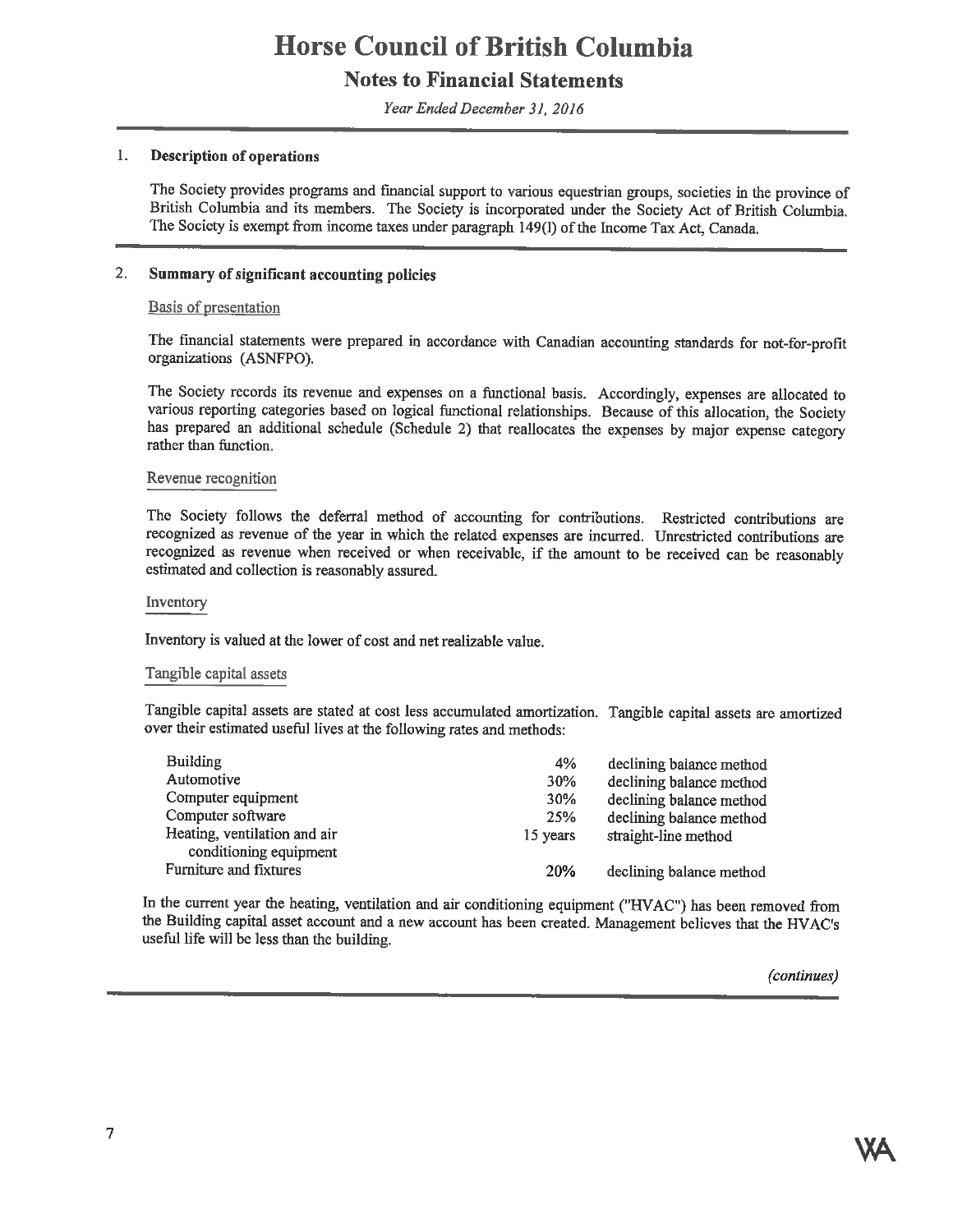## **Notes to Financial Statements**

Year Ended December 31, 2016

#### $2.$ Summary of significant accounting policies (continued)

### Measurement uncertainty

The preparation of financial statements in conformity with Canadian generally accepted accounting principles requires management to make estimates and assumptions that affect the reported amount of assets and liabilities, disclosure of contingent assets and liabilities at the date of the financial statements and the reported amounts of revenues and expenses during the period. Such estimates include providing for amortization of capital assets, estimating the deferred portion of revenue received and estimating the unexpended portion of restricted revenue. Actual results could differ from these estimates.

#### $3.$ **Term deposits**

 $4.$ 

|                                                                                                                                         |    | 2016               | 2015            |
|-----------------------------------------------------------------------------------------------------------------------------------------|----|--------------------|-----------------|
| Issued December 7, 2016, interest 0.90%, maturity December 7,<br>2017<br>Issued December 7, 2016, interest 0.60%, maturity June 7, 2018 | \$ | 154,416<br>154,416 | \$<br>455,101   |
|                                                                                                                                         |    | 308,832            | \$<br>455,101   |
| Accounts receivable                                                                                                                     |    |                    |                 |
|                                                                                                                                         |    | 2016               | 2015            |
| Accrued interest<br>Other                                                                                                               | \$ | 152<br>48          | \$<br>742<br>28 |
|                                                                                                                                         | S  | 200                | \$<br>770       |

#### $5.$ Tangible capital assets

|                              |    | Cost      |    | Accumulated<br>amortization |   | 2016<br>Net book<br>value |      | 2015<br>Net book<br>value |
|------------------------------|----|-----------|----|-----------------------------|---|---------------------------|------|---------------------------|
| Land                         | \$ | 722,422   | -S | ¥                           | S | 722,422                   | - \$ | 722,422                   |
| <b>Building</b>              |    | 774,409   |    | 157,818                     |   | 616,591                   |      | 688,794                   |
| Automotive                   |    | 6,782     |    | 3,459                       |   | 3,323                     |      | 4,747                     |
| Computer equipment           |    | 29,009    |    | 17,391                      |   | 11,618                    |      | 7,258                     |
| Computer software            |    | 11,353    |    | 11,301                      |   | 52                        |      | 70                        |
| Heating, ventilation and air |    |           |    |                             |   |                           |      |                           |
| conditioning equipment       |    | 48,450    |    | 5,168                       |   | 43,282                    |      | F                         |
| Furniture and fixtures       |    | 56,860    |    | 28,536                      |   | 28,324                    |      | 33,753                    |
|                              | S  | 1,649,285 | \$ | 223,673                     | S | 1,425,612                 | S    | 1,457,044                 |
|                              |    |           |    |                             |   |                           |      |                           |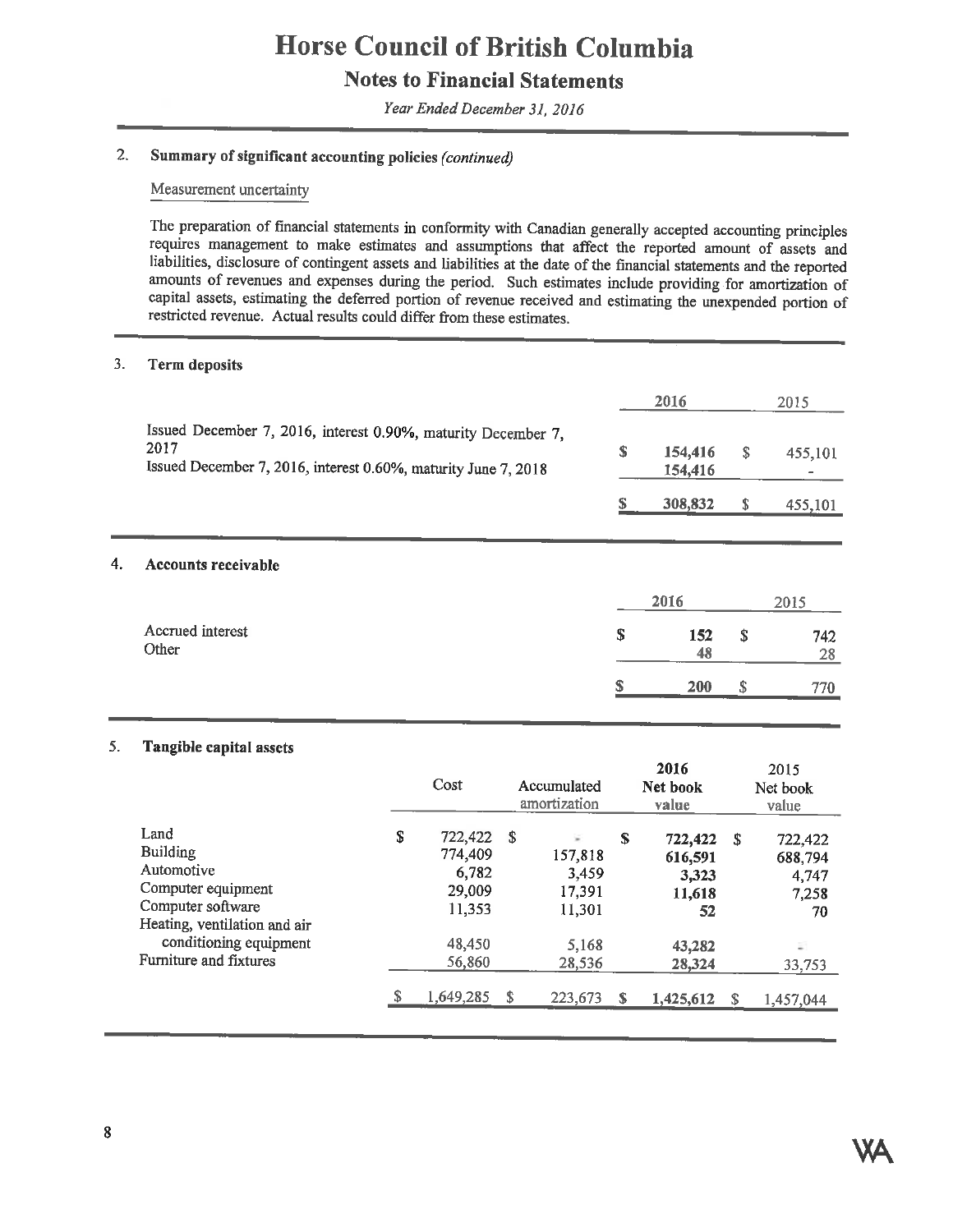## **Notes to Financial Statements**

Year Ended December 31, 2016

#### 6. Accounts payable and accrued liabilities

|                                                                                     |   | 2016                      |   | 2015                      |
|-------------------------------------------------------------------------------------|---|---------------------------|---|---------------------------|
| Trade accounts payable<br>Media partners liability<br>Payroll and employee benefits | S | 67,272<br>4,759<br>41,042 |   | 99,838<br>4,651<br>35,457 |
|                                                                                     |   | 113,073                   | S | 139,946                   |

#### 7. Zone liability

Zone liability is an accumulation of funds that is used for zone functions or programs at the discretion of the zone executive. The board has mandated that, after December 31st of each year, zone accounts over \$1,500 will be reallocated to grant funding programs for the following year.

#### Deferred revenue and restricted amounts 8.

|                                                                                                                                                                                                  |   | 2016                                      |    | 2015                                 |
|--------------------------------------------------------------------------------------------------------------------------------------------------------------------------------------------------|---|-------------------------------------------|----|--------------------------------------|
| <b>BC</b> Trails Funds<br><b>Equine Foundation</b><br>Rental deposits<br>Book store orders<br>Unearned membership fees                                                                           | S | 1,841<br>9,694<br>4.730<br>216<br>397,561 | S  | 13,317<br>11,791<br>2,271<br>385,991 |
|                                                                                                                                                                                                  | S | 414,042                                   | \$ | 413,370                              |
| Long term debt                                                                                                                                                                                   |   |                                           |    |                                      |
|                                                                                                                                                                                                  |   | 2016                                      |    | 2015                                 |
| Envision Credit Union loan bearing interest at 4.06% per annum,<br>repayable in monthly blended payments of \$4,070. The loan<br>matures on April 26, 2018 and is secured by first mortgage over |   |                                           |    |                                      |
| land and building.                                                                                                                                                                               | S | 297,002                                   | S  | 444,401                              |
| Amounts payable within one year                                                                                                                                                                  |   | (37, 474)                                 |    | (31, 377)                            |
|                                                                                                                                                                                                  | S | 259,528                                   | \$ | 413,024                              |
| Principal repayment terms are approximately:                                                                                                                                                     |   |                                           |    |                                      |

(continues)

 $9<sub>1</sub>$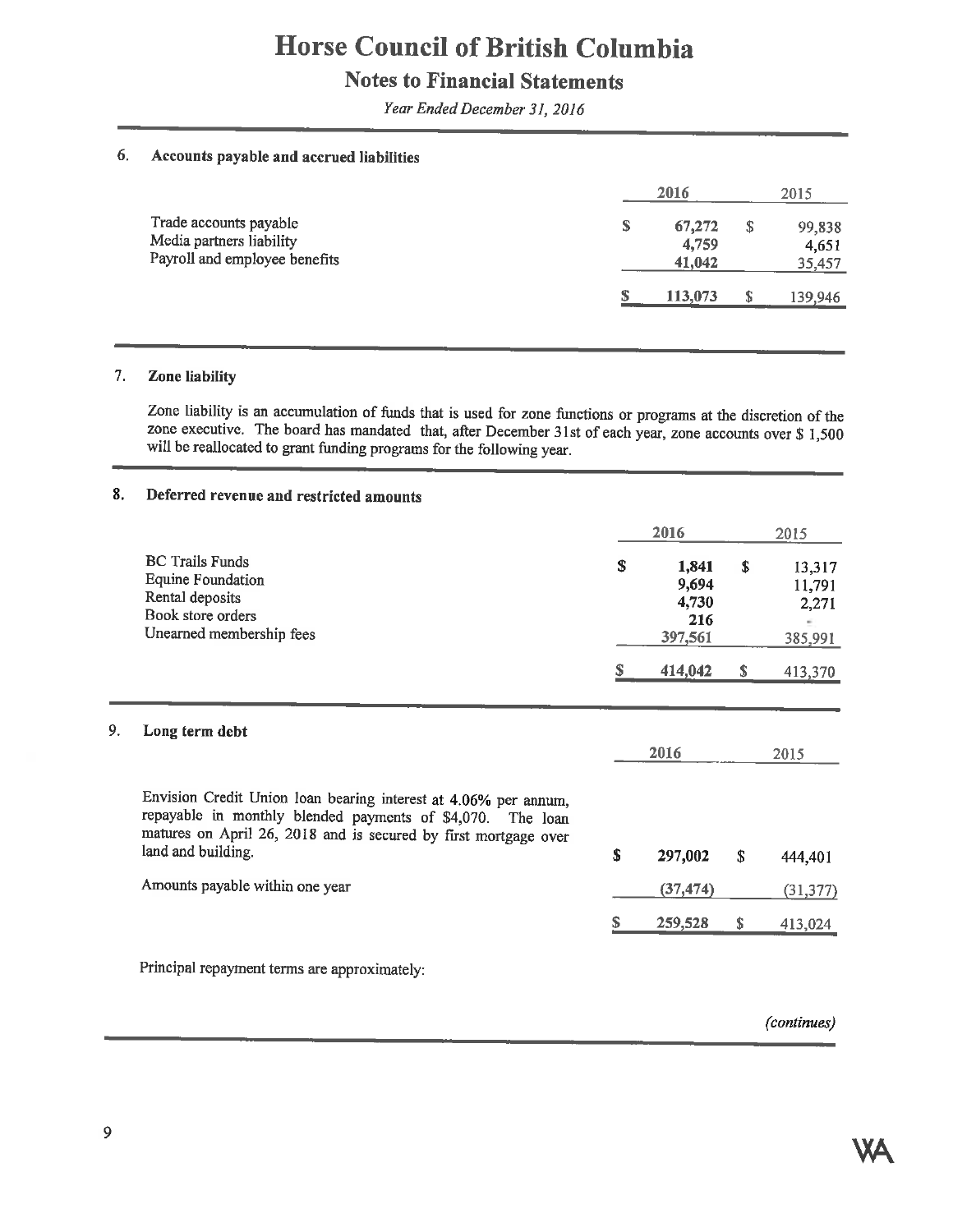## **Notes to Financial Statements**

Year Ended December 31, 2016

| 9. | Long term debt (continued) |                        |
|----|----------------------------|------------------------|
|    | 2017<br>2018               | 37,474<br>S<br>259,528 |
|    |                            | 297,002                |

The carrying amount of the secured land and buildings as of December 31, 2016 was \$1,382,295. During the year, two principal reduction payments totaling \$ 114,000 were made in addition to the required monthly mortgage payments.

### 10. Commitments

The Society, as of December 31, 2016, was committed to two equipment leases (photocopier and mail machine). The mail machine and photocopier leases extend to 2018 and 2020 respectively.

The Society is committed to annual lease payments as follows:

| $\sim$<br>. .<br>2017<br>2018<br>2019<br>2020 | 8,728<br>S<br>6,358<br>3,988<br>3,988 |
|-----------------------------------------------|---------------------------------------|
|                                               | 23,062                                |

## 11. Related party transactions

The Society has a relationship with and a number of transactions annually with Equine Canada, which is the federal governing body for equestrian sport. In addition, one of the Society's directors is also a director of Equine Canada. The Society made expenditures of \$200 (\$ 1,908 - 2015) to and had revenue of \$0 (\$ 4,565 -2015) from Equine Canada. In addition, the Society sets aside a levy of 10% of membership fees received. In 2016, this levy totalled \$102,144 (\$ 100,744 - 2015). As at December 31, 2016, there was \$ 1,401 (\$ 1,614 -2015) owing to Equine Canada. Transactions are recorded at the exchange amount which approximates fair market value.

In addition, there was four (five - 2015) directors of the Society that received consideration for subcontract services provided to the Society. During the year, the Society paid the director(s) \$ 2,093 (\$ 2,918 - 2015). Transactions are recorded at the exchange amount which approximates fair market value.

### 12. Non-monetary transaction

The Society has media contracts with six member commercial entities. In exchange for providing the businesses with a subscription service on its website, the Society receives free advertising in the members' publications. The Society has estimated that the value of that advertising for 2016 was approximately \$48,270  $(S 57, 635 - 2015)$ .

This non-monetary transaction meets one of the exceptions for fair market measurement in that it is an exchange of a service for a service in the same line of business to facilitate sales to customers other than the parties to the exchange. Accordingly, this transaction is measured at its carrying amount (i.e. the cost of the service given up), which is nil.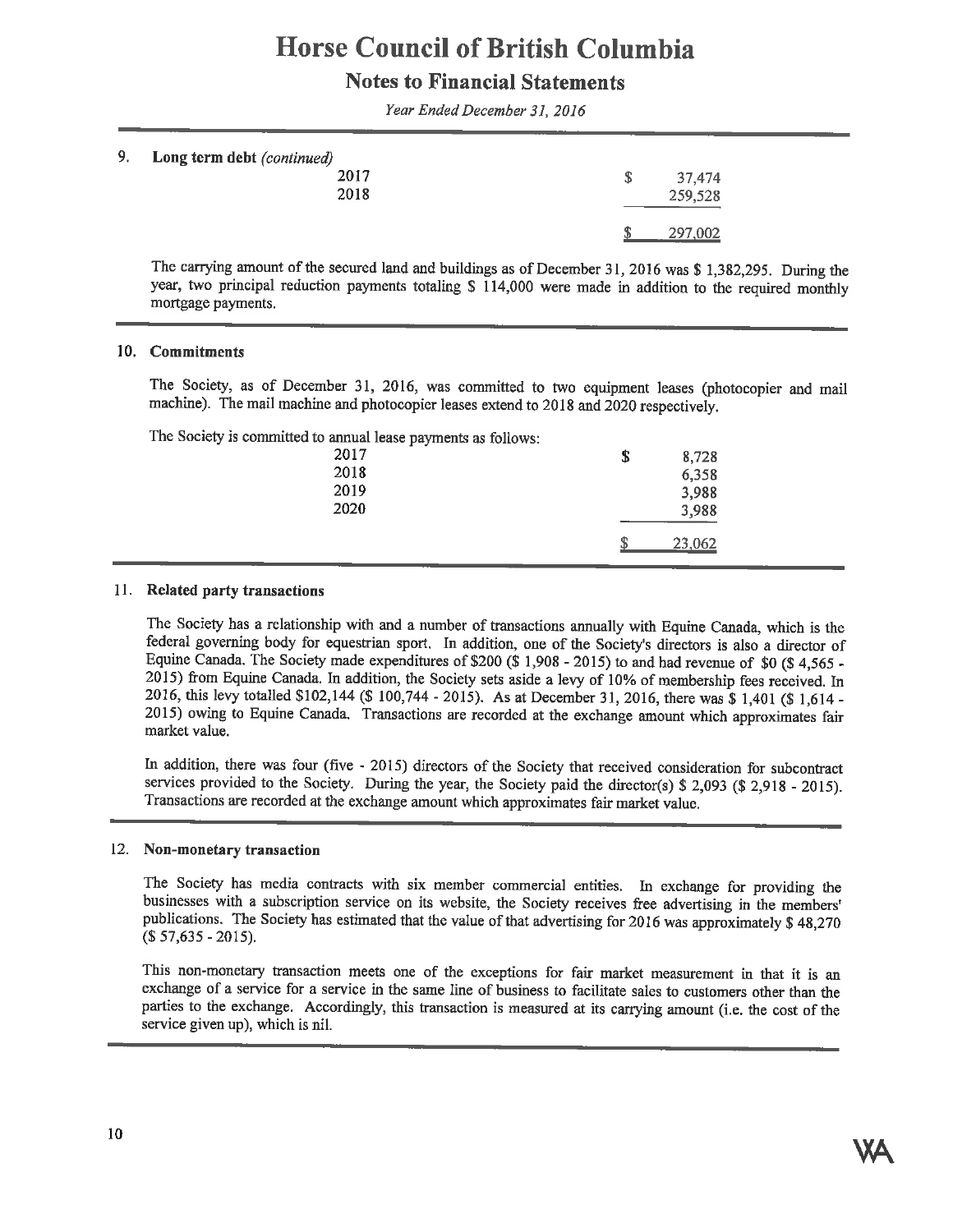## **Notes to Financial Statements**

Year Ended December 31, 2016

### 13. Financial instruments

The Society is exposed to various risks through its financial instruments and has a comprehensive risk management framework to monitor, evaluate and manage these risks. The following analysis provides information about the Society's risk exposure and concentration as of December 31, 2016.

### Liquidity risk

Liquidity risk is the risk that an entity will encounter difficulty in meeting obligations associated with financial liabilities. The Society is exposed to this risk mainly in respect of its receipt of funds from its members and customers and other related sources, long-term debt, and accounts payable.

### Market risk

Market risk is the risk that the fair value or future cash flows of a financial instrument will fluctuate because of changes in market prices. Market risk comprises three types of risk: currency rate risk, interest rate risk and other price risk. Of these three risks, the Society is only exposed to interest rate risk.

### Interest rate risk

Interest rate risk is the risk that the value of a financial instrument might be adversely affected by a change in the interest rates. In seeking to minimize the risks from interest rate fluctuations, the Society manages exposure through its normal operating and financing activities. The Society is not overly exposed to interest rate risk as its main source of financing (i.e. long term debt) has a fixed rate of interest.

## 14. Comparative figures

Some of the comparative figures have been reclassified to conform to the current year's presentation.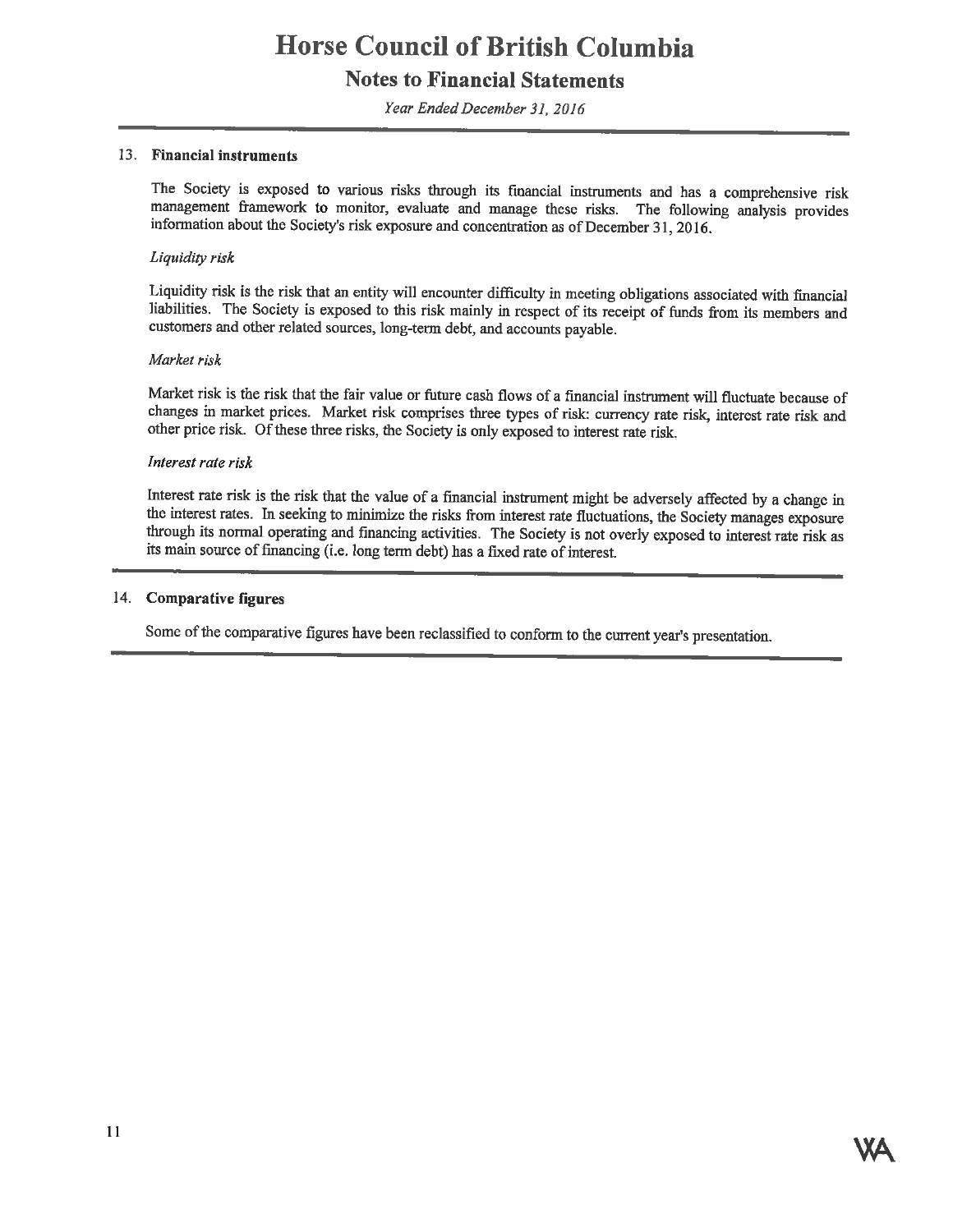# **Schedule of General Revenue and Expenses**

## (Schedule 1)

Year Ended December 31, 2016

|                                      |    | 2016      |             | 2015      |
|--------------------------------------|----|-----------|-------------|-----------|
| <b>General revenue</b>               |    |           |             |           |
| Cost recovery                        | \$ | 211       | \$          | 193       |
| <b>Best Ever Revenue</b>             |    |           |             | 2,870     |
| Administrative fees                  |    | 3,828     |             | 3,819     |
| Interest revenue                     |    | 3,447     |             | 11,416    |
| National Sport Trust                 |    |           |             | 13,094    |
| Animal Relief Revenue                |    | 2,096     |             | 3,209     |
| Miscellaneous revenue                |    | 6,729     |             | 18,050    |
| Gaming                               |    | 55,036    |             | 55,834    |
| Equine Canada levy                   |    | 102,144   |             | 99,708    |
| Members optional insurance           |    | 114,945   |             | 136,820   |
| <b>Sport funding</b>                 |    | 163,836   |             | 204,795   |
| Memberships                          |    | 1,044,558 |             | 1,021,393 |
|                                      | S. | 1,496,830 | \$          | 1,571,201 |
| <b>General expenses</b>              |    |           |             |           |
| Animal Relief Expenses               | \$ | 1,387     | $\mathbf S$ | 5,907     |
| Athlete support                      |    | 17,900    |             | 17,836    |
| <b>Best Ever</b>                     |    |           |             | 2,870     |
| Club grants                          |    | 45,339    |             | 25,401    |
| Equine Canada levy                   |    | 102,143   |             | 99,336    |
| Equine Canada membership fee         |    |           |             | 100       |
| <b>Improving Performance Expense</b> |    |           |             | 6,312     |
| Members insurance                    |    | 169,080   |             | 172,643   |
| Members optional insurance           |    | 91,365    |             | 106,520   |
| National Sport Trust                 |    |           |             | 13,094    |
| Scholarships                         |    | 5,000     |             | 5,000     |
| Travel support                       |    |           |             | 1,300     |
| Zone support                         |    | 22,412    |             | 22,843    |
|                                      | \$ | 454,626   | \$          | 479,162   |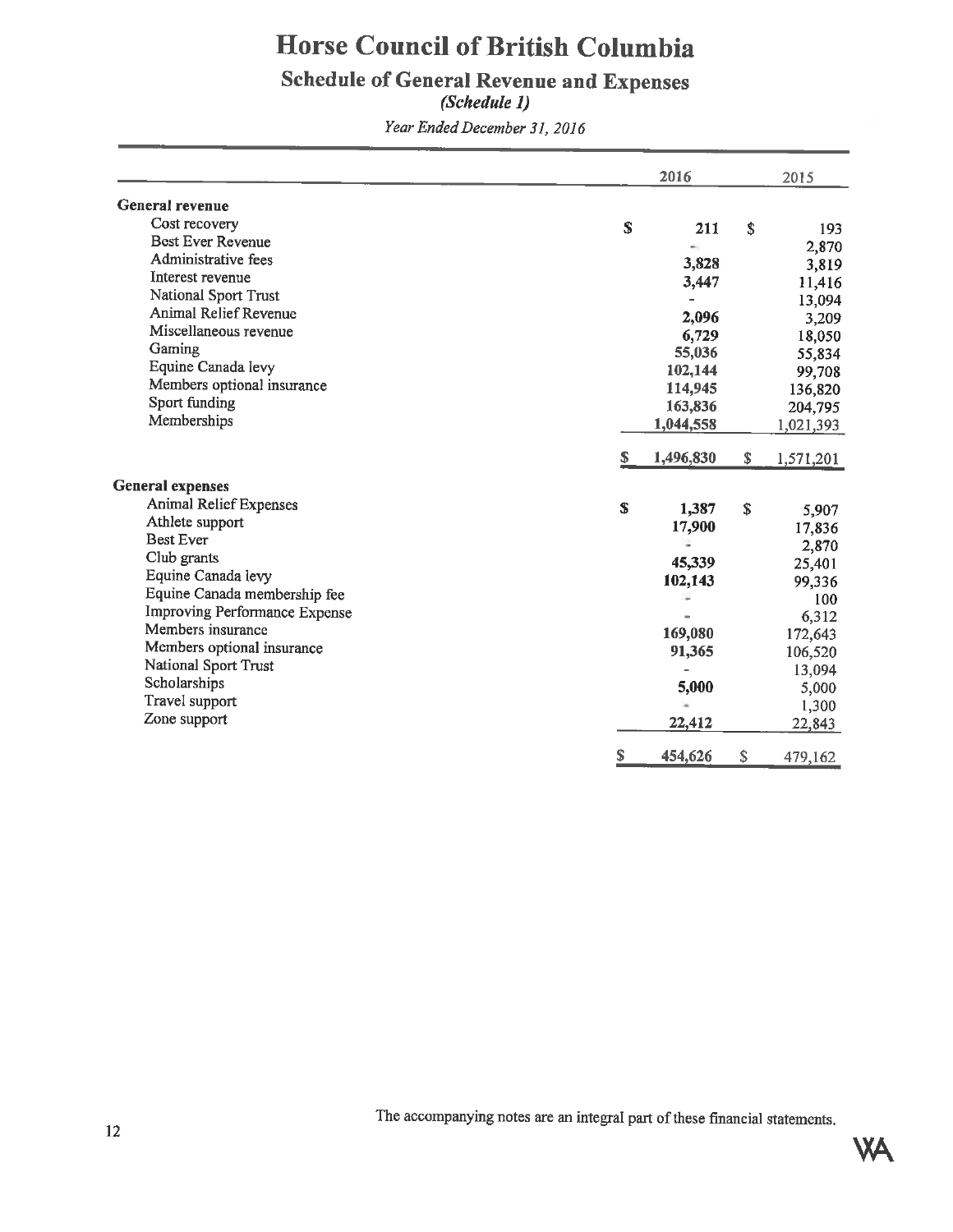# **Schedule of Reallocated Expenses**<br>(Schedule 2)

Year Ended December 31, 2016

|                                         |   | 2016      |    | 2015      |  |
|-----------------------------------------|---|-----------|----|-----------|--|
| <b>Expenses by Expense Category</b>     |   |           |    |           |  |
| Advertising and promotion               | S | 80,425    | \$ | 61,592    |  |
| Contract payments                       |   | 71,430    |    | 35,535    |  |
| Credit card processing charges          |   | 31,606    |    | 39,690    |  |
| Equipment rental                        |   | 9,339     |    | 47,680    |  |
| Insurance                               |   | 378,985   |    | 397,486   |  |
| Interest and bank charges               |   | 248       |    | 294       |  |
| Interest on long term debt              |   | 15,359    |    | 19,316    |  |
| Inventory purchases                     |   | 25,101    |    | 15,750    |  |
| Meetings                                |   | 13,738    |    | 11,499    |  |
| Memberships and dues                    |   | 4,615     |    | 5,102     |  |
| Office and miscellaneous                |   | 36,050    |    | 65,593    |  |
| Professional fees                       |   | 12,945    |    | 15,225    |  |
| Program expenses                        |   | 125,018   |    | 178,977   |  |
| Property taxes                          |   | 22,878    |    | 24,003    |  |
| Repairs and maintenance                 |   | 9,903     |    | 6,657     |  |
| Salaries and benefits                   |   | 575,677   |    | 535,969   |  |
| Support and grants                      |   | 92,039    |    | 100,564   |  |
| Telephone                               |   | 12,078    |    | 10,326    |  |
| Travel                                  |   | 28,739    |    | 34,396    |  |
| Subtotal                                |   | 1,546,173 |    | 1,605,654 |  |
| Amortization of tangible capital assets |   | 42,559    |    | 42,306    |  |
| <b>Total Expenses</b>                   | S | 1,588,732 | \$ | 1,647,960 |  |